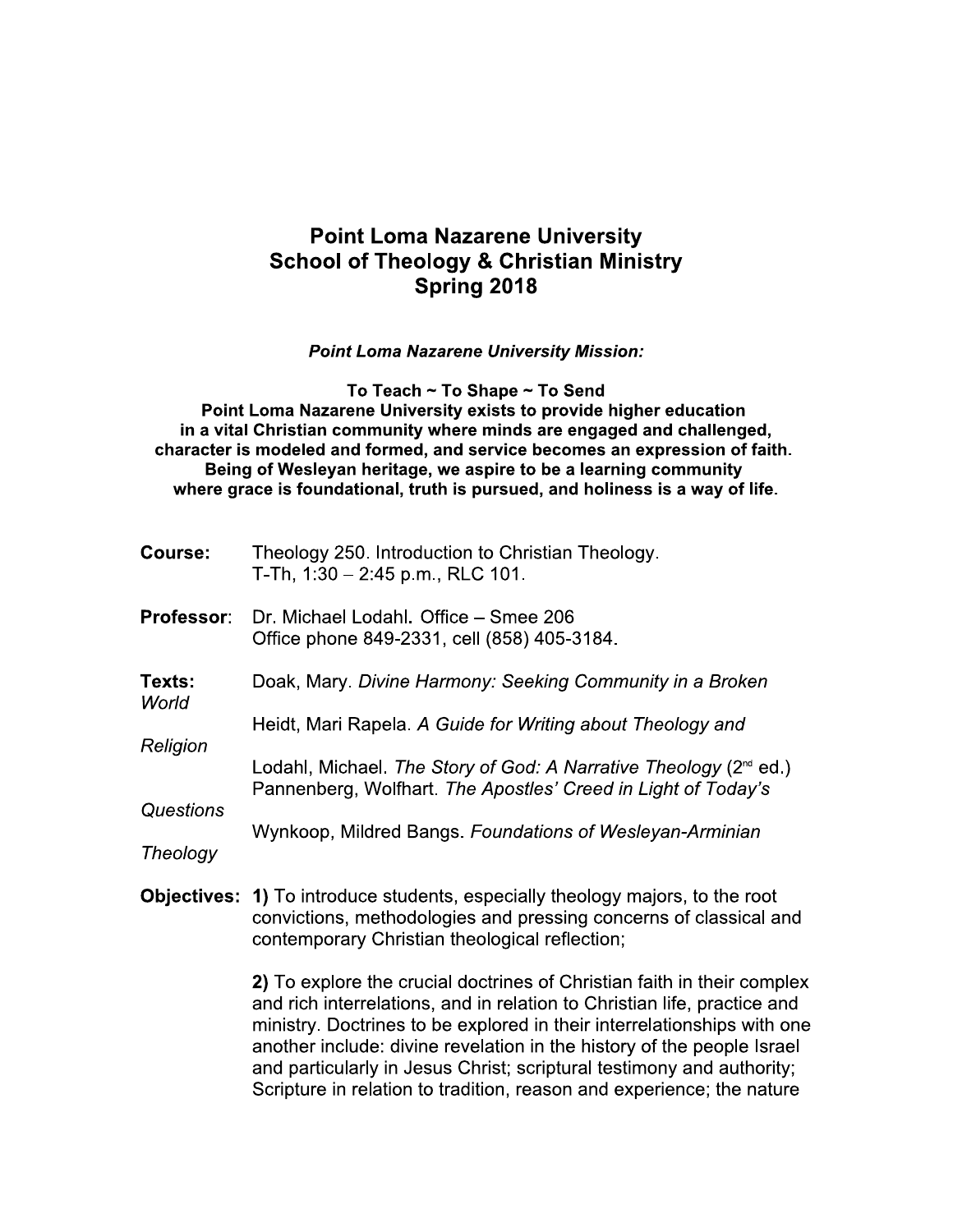and attributes of God the Creator and Sustainer of all things; human beings in the image of God; human sin and divine grace; divine predestination and human agency / responsibility; Christology; ecclesiology; pneumatology; sacramental theology and eschatology;

3) To develop an understanding and appreciation for the distinctive emphases and contributions of the Wesleyan-Arminian theological tradition, particularly in regard to the doctrine of entire sanctification; and

4) To become more effective communicators of theological ideas

through

reading and writing good theological prose.

## **Course Learning Outcomes:**

Students will be able to

- 1) explain the importance of theological reflection for the life and ministry of the Christian church;
- 2) distinguish among the various sub-disciplines of theology and their corresponding emphases and rationales;
- 3) describe the deep interconnections among the doctrines of Christian faith – especially God, creation, Christology, humanity, and sin; and
- 4) appreciate the rich historical heritage of theological reflection, especially as received and enriched by the Wesleyan theological tradition;
- 5) demonstrate growth and improvement in writing skills pertinent to academic theological studies.

### **Course Requirements:**

- 1) Faithful attendance to class and reading of assigned materials. You will be held responsible for the assigned reading each day you step into the classroom. On many if not all days, a brief quiz will be administered that addresses main points in the reading for the day. It is your responsibility to stay current in the reading.  $(CLOs 1-4)$
- 2) Close attention to Mari Rapela Heidt's A Guide for Writing about Theology and Religion. You will be held accountable for reading and internalizing Heidt's very helpful book by sending to your professor, via e-mail attachment, a reading report for each chapter as specified in this syllabus's Course Calendar. In that report, you will inform the professor regarding the number of pages you read carefully, and then will list a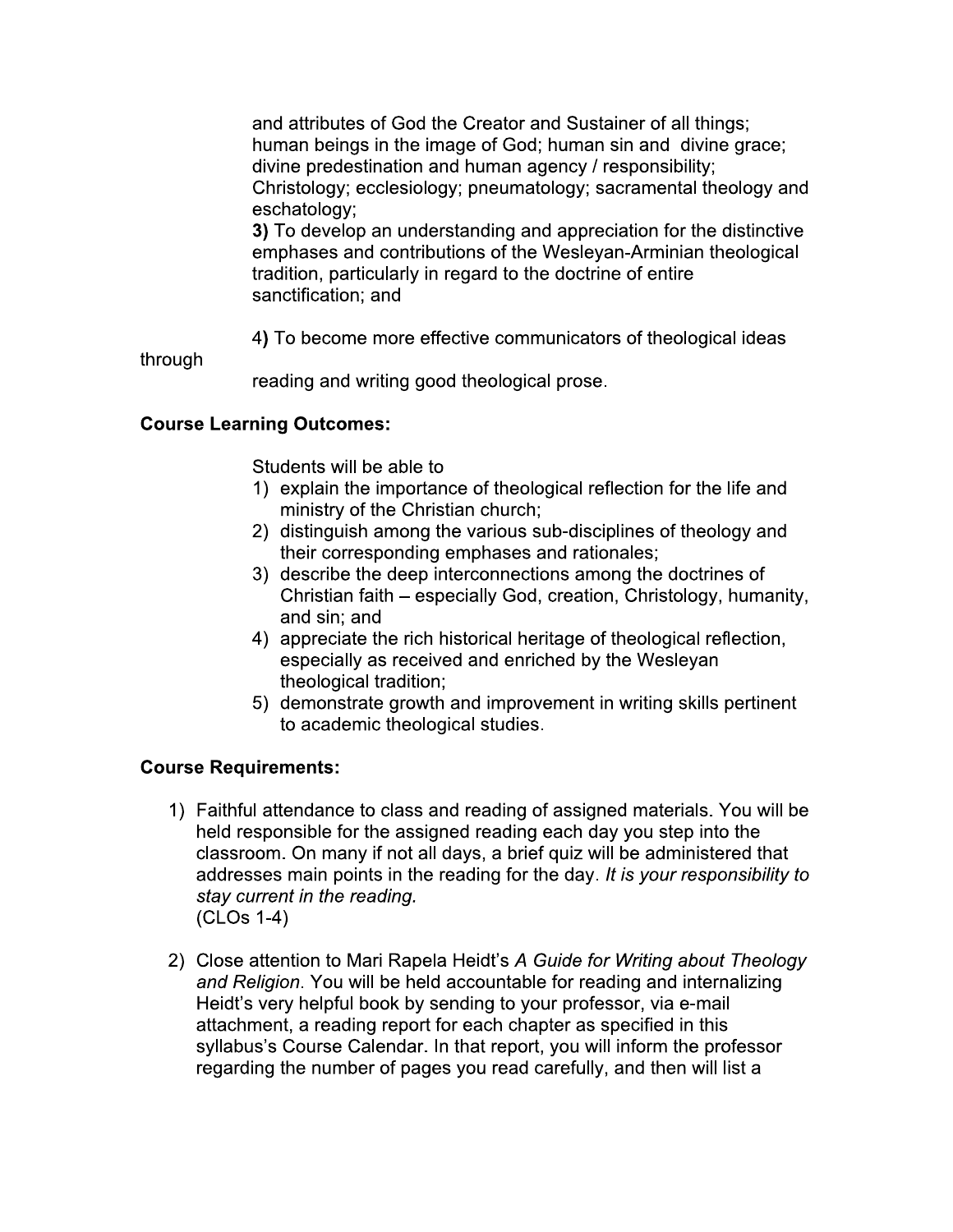minimum of three important points or suggestions you learned from the specified chapter. (CLO 5)

- 3) Spiritual autobiography paper, 5-6 pages in length, that introduces your life, significant experiences, sense of calling, particular interests, etc., to your professor. I invite and encourage you to be yourself in this paper. I hope you will feel free also to mention or discuss any theological / spiritual issue or question that is troubling you. This paper is for the purposes of my getting to know you better – and also to give you an early indication of possible opportunities for improvement in your writing. This paper is due Wednesday, January 24, 8 p.m. (CLO 1)
- 4) A reflection paper, 5-6 pages in length, on the interrelationship between the doctrine of the resurrection of Jesus Christ and the doctrine of the Church in Christian theology. This paper will incorporate Scripture, class lectures and discussions, as well as the relevant reading from assigned texts – especially Shelley Rambo's lectures and writing. (CLOs 2, 3) This paper is due Tuesday, April 3, to be handed in at classtime.
- 5) Research term paper, 10-12 pages (not counting the *title page*, which is required, with a suitable and at least minimally creative title), with a minimum of 12 bibliographical resources (books and journal articles) and 300 pages of reading. This paper will address a particular doctrine, theologian, or theological controversy that is relevant to the subject material of the present course. All term paper topics are to receive approval from the professor and should be written (and will be evaluated) on the basis of Heidt's excellent instructions. This paper is due at classtime on Thursday, April 18. All term paper topics are to receive approval from the professor. This paper is due Thursday, April 19, at the beginning of classtime. (CLOs 3, 4)
- 6) Two examinations as scheduled in Course Calendar. The second exam is the final examination and will be comprehensive. (CLOs 1-3)

# **Course Grade:**

Your grade will be calculated on the basis of attendance / participation, including quizzes and responses to Heidt's book (16%); spiritual autobiography paper (12%); paper on the doctrines of Christ's resurrection and the Church (14%); research term paper (22%); midterm examination (16%); and final exam (20%).

### **On Attendance**

Each class day attendance is worth 5 quiz points; quizzes will vary in point total, roughly anywhere between another 5 and 15 points on any given day. Extracredit points are added to the attendance / participation / quizzes category.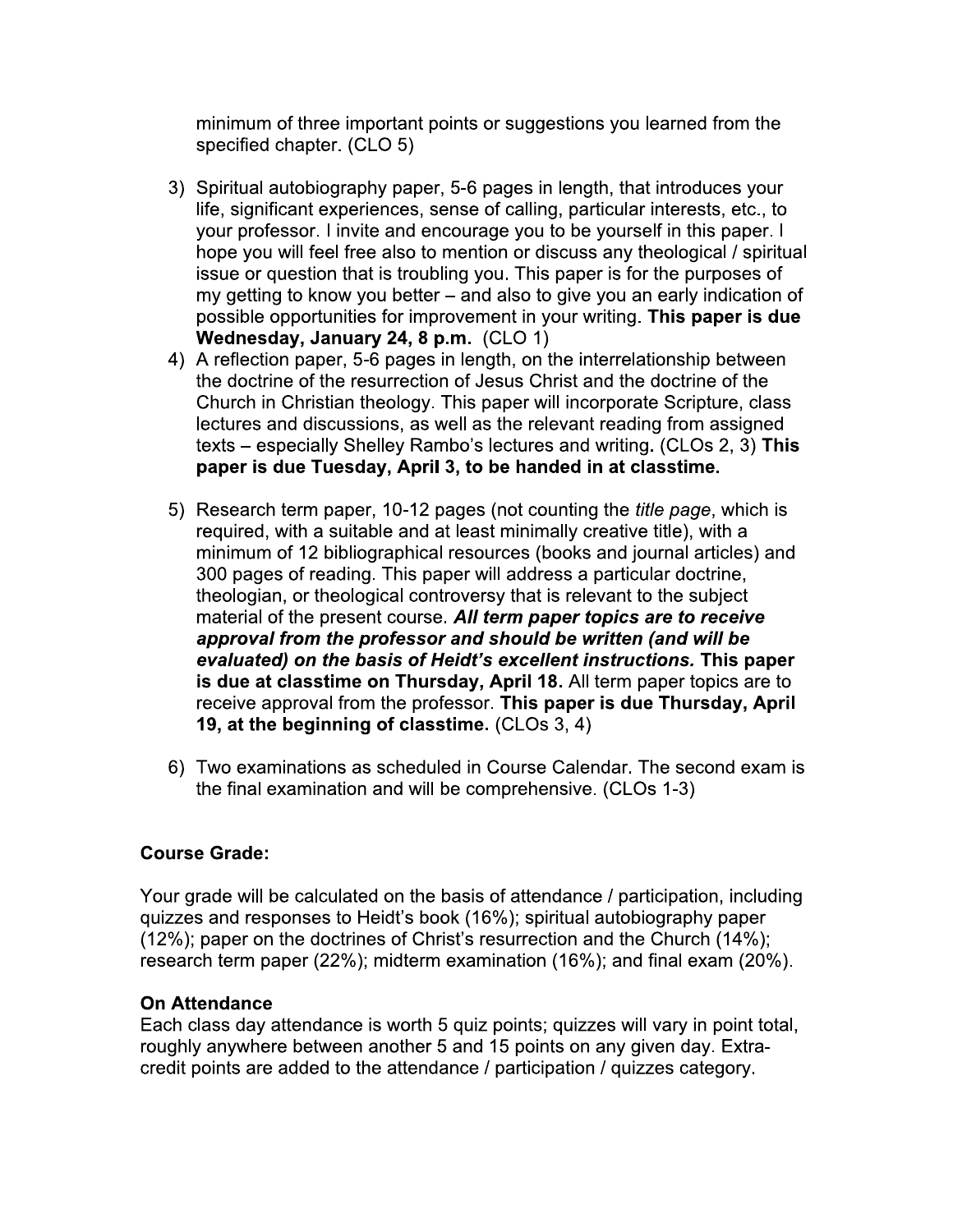## **On Punctuality**

On any writing assignment, if it is handed in later in the day than at classtime of the due date, it will receive a 5 point reduction (out of a scale of 100). For each day the paper is late thereafter, it will receive another 7 point reduction.

## On Writing:

I cannot emphasize enough that grammar, spelling and punctuation all play a highly critical role in my evaluation of all your papers – and that you are strongly encouraged to solicit the benefits of at least one competent proofreader for your assigned papers.

Additionally, the School of Theology and Christian Ministry at PLNU is committed to the equality of women and men, including in the exercise of the gifts and graces

of ministry in local church congregations. Recognizing that people have often used language in ways that imply the exclusion or inferiority of women and other often marginalized people, the SOTCM strongly urges students, faculty and staff to avoid sexist and racist language in public discourse, in classroom discussions and in written work.

## **Other Matters:**

## **PLNU Copyright Policy:**

Point Loma Nazarene University, as a non-profit educational institution, is entitled by law to use materials protected by the US Copyright Act for classroom education. Any use of those materials outside the class may violate the law.

# **PLNU Academic Honesty Policy:**

Students should demonstrate academic honesty by doing original work and by giving appropriate credit to the ideas of others. Academic dishonesty is the act of presenting information, ideas, or concepts as one's own when in reality they are the results of another person's efforts. A faculty member who believes a situation involving academic dishonesty has been detected may assign a failing grade for that assignment or examination, or, depending on the seriousness of the offense, for the course. Faculty should follow and students may appeal using the procedure in the university Catalog. See Academic Policies for definitions of kinds of academic dishonesty and for further policy information.

### **PLNU Academic Accommodations Policy:**

If you have a diagnosed disability, please contact PLNU's Disability Resource Center (DRC) within the first two weeks of class to demonstrate need and to register for accommodation by phone at 619-849-2486 or by e-mail at DRC@pointloma.edu. See Disability Resource Center for additional information.

# **PLNU Attendance and Participation Policy:**

Regular and punctual attendance at all classes is considered essential to optimum academic achievement. If the student is absent from more than 10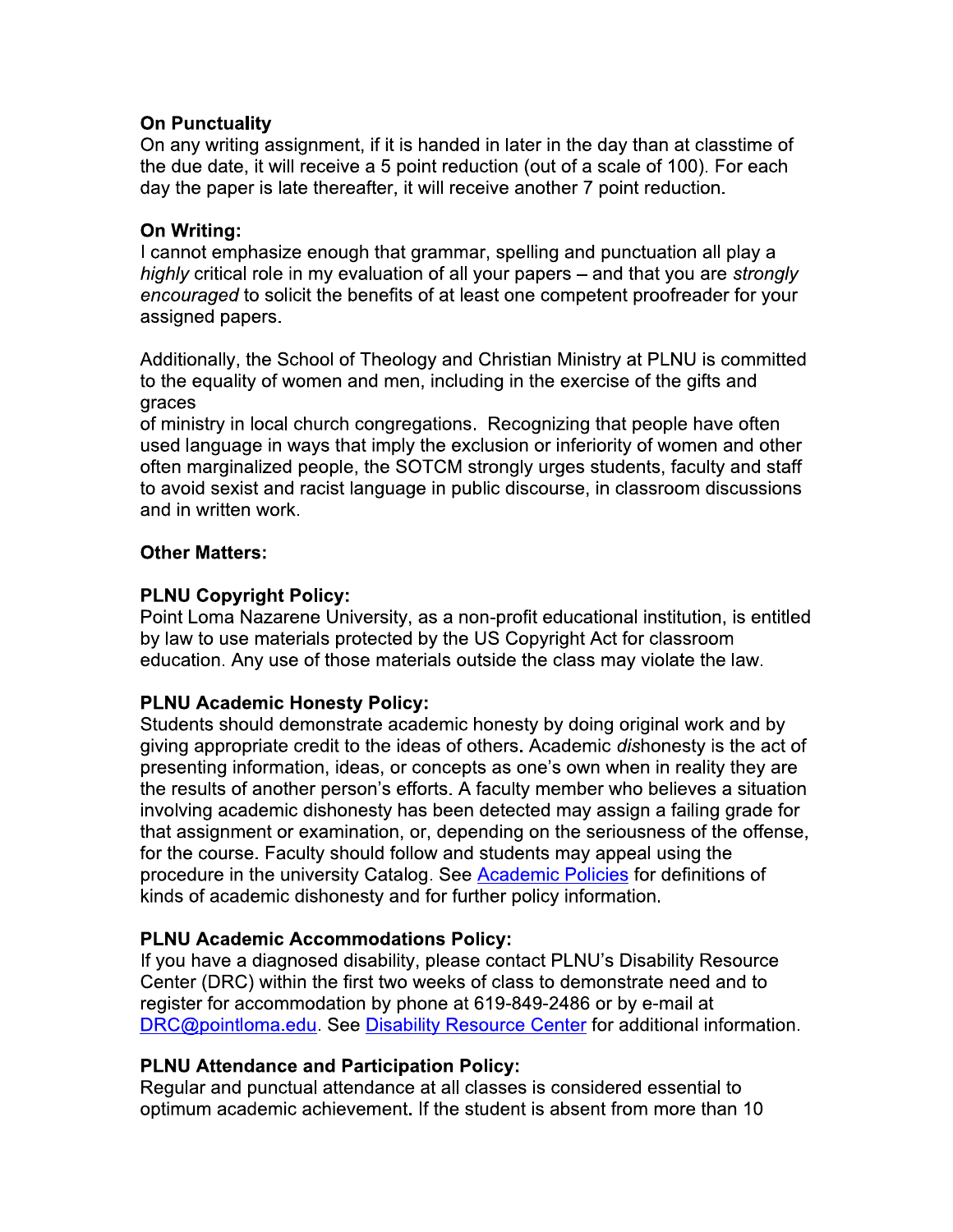percent of class meetings (please note that in summer school, this means two days' worth of classes!), the faculty member can file a written report which may result in de-enrollment. If the absences exceed 20 percent (our four day's worth of classes), the student may be de-enrolled without notice until the university drop date or, after that date, receive the appropriate grade for their work and participation. See Academic Policies in the Undergraduate Academic Catalog.

#### **Semester Academic Work Policy:**

Please note that when the semester ends, so do all opportunities to work to improve your grade. No last-minute or after-the-fact appeals for extra credit will be even briefly considered.

All students are expected to meet the standards for this course as set by the instructor. However, students with learning disabilities who may need accommodations should discuss options with the Academic Support Center during the first two weeks of class. The ASC will contact professors with suggested classroom needs and accommodations. Approved documentation must be on file in the ASC prior to the start of the semester.

### **Course Calendar:**

#### January

11 – Introduction of ourselves and of the course. What is theological reflection?

16 - Pannenberg, foreword, 1-14; Lodahl, 13-30

18 - Pannenberg 15-26; Lodahl, 31-48 (Friday, 1/19, response to Heidt, c. 1, due no later than 4 p.m. 15 points attendance / participation)

23 - Lodahl, 49-64; Pberg 27-43 (Wednesday, 1/24, spiritual autobiography due no later than 8 p.m.)

25 - Lodahl 65-98 (Friday, 1/26, response to Heidt, c. 2, due no later than 4 p.m.)

30 - Lodahl 99-124

### **February**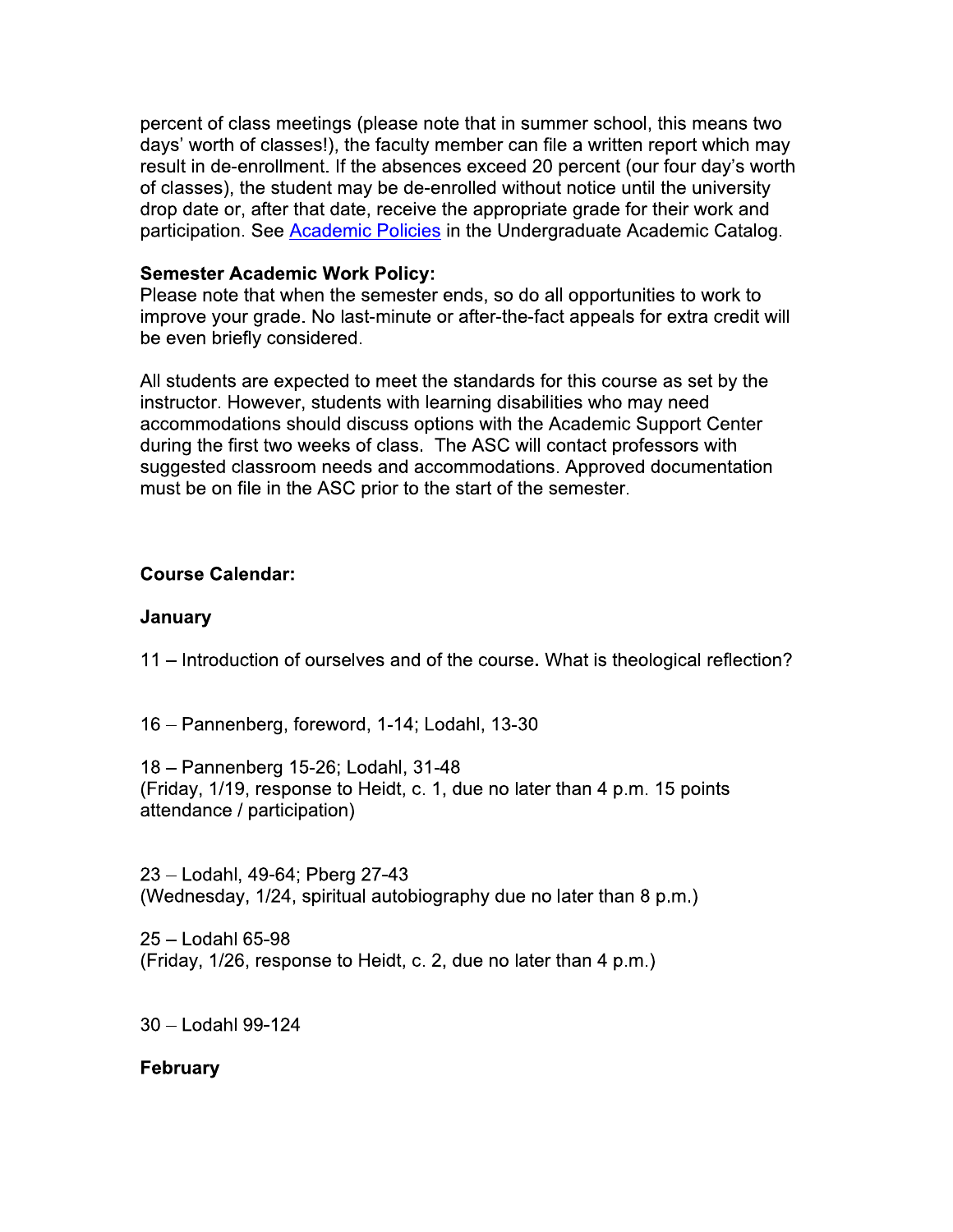1 - Lodahl 125-152 (Friday, 2/2, response to Heidt, c. 3, due no later than 4 p.m. 15 points)

6 - Pannenberg 44-77

8 - Pannenberg 78-95; Lodahl 153-164

13 - Selected essay by Shelley Rambo.

Big extra-credit opportunities this week with the Wiley Lectures in Theology Series. You are encouraged to attend as many of these lectures as your schedule permits. Extra credit assignments always involve, in addition to attendance, a summary / reflection / response paper,  $2 - 2$   $\frac{1}{2}$  pages in length, for each lecture you attend. There is a maximum possibility of 25 points for each lecture or event.

# The 2017-2018 H. Orton Wiley Lectures in Theology **Guest Lecturer: Dr. Shelly Rambo**

(Associate Professor of Theology, Boston University School of Theology)

#### Lecture Series: Faith in Post-Traumatic Times: Encountering Resurrection **Wounds** February 14-16, 2018

### (all main lectures in Crill Performance Hall)

--Lecture #1: Lockdown: A Climate of Fear and "Posts" \*Wed. Feb. 14, 2018 11:00-11:50am

--Lecture #2: Seeing Invisible Wounds \*Wed. Feb. 14, 2018 1:30-2:20pm

--Lecture #3: Touching Invisible Wounds \*Thurs. Feb. 15, 2018 9:30-10:20am

--Lecture #4: Believing in the After-Living \*Fri. Feb. 16, 2018 8:30-9:20am

\*Additional Event: Brewed Awakening Conversation (sponsored by the Center for Justice and Reconciliation) on trauma, wounds, trafficking, and recovery--Thursday Feb. 15, 2018 @ 3:30pm in Fermanian Conference Center

15 – Excerpt from Rambo, Resurrecting Wounds: Living in the Afterlife of Trauma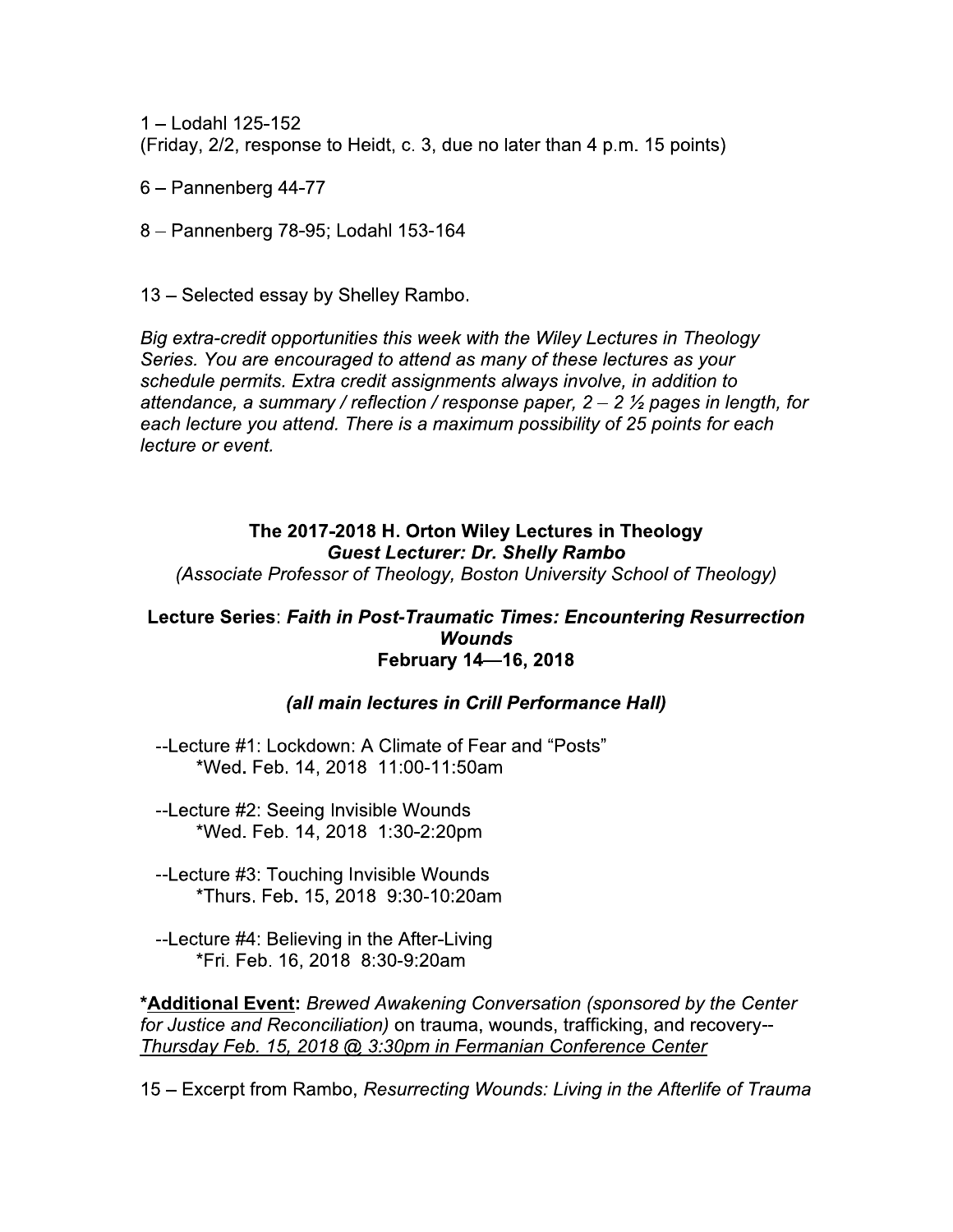20 – Excerpt from Krista Tippett, Speaking of Faith: Why Religion Matters – And How to Talk About It

22 - Pannenberg 96-127 (Friday, 2/23, response to Heidt, cc. 4-5, due no later than 4 p.m. 15 points)

27 - Pannenberg 128-159 **March** 1-Midterm Exam

5-9 - Spring Break

13 – Pannenberg, 160-169; Wynkoop, intro and 17-34. Term research paper topic due at classtime. This includes proposed title, paper outline, and working bibliography all in proper format. (20 points in attendance / participation category.)

 $15 - Wynkoop, 35-69$ (Friday, 3/16, response to Heidt, c. 6, due no later than 4 p.m. 15 points)

20 - No class; read Lodahl 165-190

22 – Wynkoop, 70-105 (Friday, 3/23, response to Heidt, Appendix A, due no later than 4 p.m. 15 points)

27 - Doak, chapters 1-2

29 – Easter break; no class.

#### **April**

3 – Doak chapters 3-4. Reflection paper on relationship between the resurrection of Jesus and the Church, hard copy, due at classtime.

5 - Doak chapters 5-6.

10 - Doak chapters 7-8. Mary Doak, guest lecturer

12 - Wynkoop 106-127; Lodahl 191-203